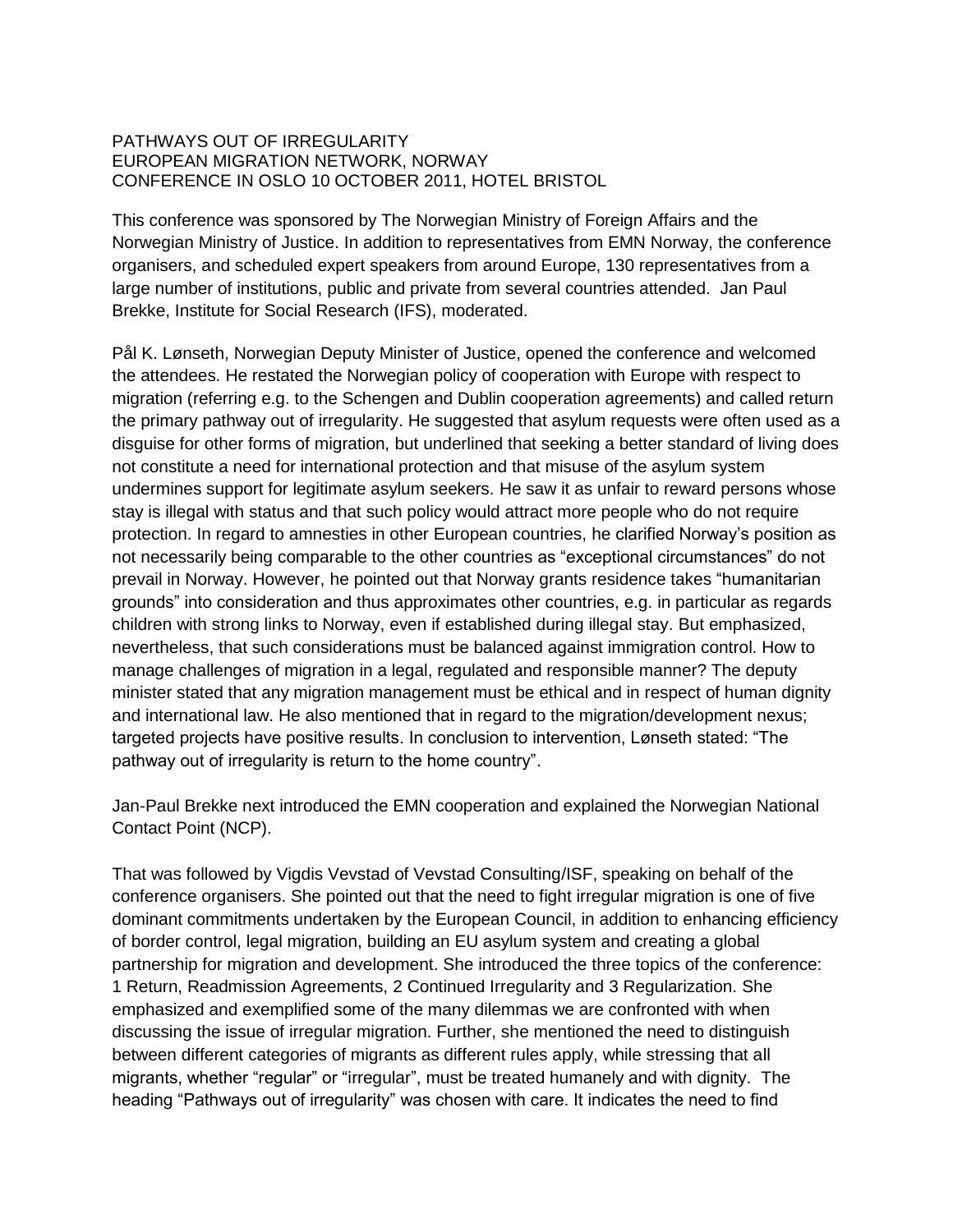solutions, for States and migrants alike. So what to do if return does not work? How to deal with "people in limbo". Is there or should there be a "humanitarian space" beyond State interference? the possibility that regularization schemes may be counter-productive (pull more migrants). She ended her overview by introducing the third topic of the day; regularizations. Further, she reminded the audience that the European Commission and Council have called for a more coordinated effort and less unilateral action in regard to migration management, flagging on a personal basis a conviction that a coordinated approach brings better guarantees than a unilateral approach.

Ryszard Cholewinski, ILO, presented a comprehensive approach to addressing irregular migration: Labour, Rights, and Social Cohesion. He argued, in particular, that labour is a significant, if not the dominant, factor in all migration (globally, irregular migration is a labour issue), and that labour and social issues should be considered on their own merit. He stated that irregular migration has been considered in too close proximity with criminality and law enforcement. This was also reflected in language, "illegal" vs "irregular", where the first is still being used by States whereas, for example, the Commission uses the latter. Language is important. It impacts on the measures we adopt. Cholewinski further stressed that the question of rights is of paramount importance. A rights-based approach is essential in order to prevent marginalization and social exclusion, creation of an underclass.

Labour: 214 mill migrants of which approximately 10-15% of migrant population globally is illegal. He further stressed that irregular migration is a global phenomenon. Globalization has failed to create appropriate work opportunities in developing countries of origin and there is a growing and young population at the same time as a continued demand for high and low skill in destination countries. No significant reduction of demand had been seen in the context of the economic crises. Irregulars are considered a cheap, flexible and docile labour force. Further, there is a demographic issue whereby a stronger demand for labour migration is inevitable in the near future.

Rights: States have the prerogative of border control, but Cholewinski underlined that irregular migrants are entitled to human rights and labour rights protection. Noone is illegal (UDHR art 6) was referred to. He then illustrated the core human rights and labour rights instruments. Social cohesion: He emphasized the importance to avoid the creation of an underclass and advised rather to develop possibilities for regularization. Further, he advised on creating more legal migration channels, to recognize the demand for low skill sectors like agriculture and food production and domestic work and not just focus on temporary or circular migration. Summing up, Cholewinski stressed the need to understand the issue as a labour issue in the context of globalization and demography; the need for a comprehensive approach and the need for rooting the topic in law.

Kristina Touzenis, IOM, spoke on Return of Children – International Legal Protection? She pointed out that children migrate extensively for economic reasons, especially between developing countries. And that children and migration is more than children and return. In addition to more general protection (available to both adults and children), the CRC affords specific rights to children and protects every child within the State's jurisdiction regardless of nationality and immigration status. Art 10 on family reunification, art 36 on protection from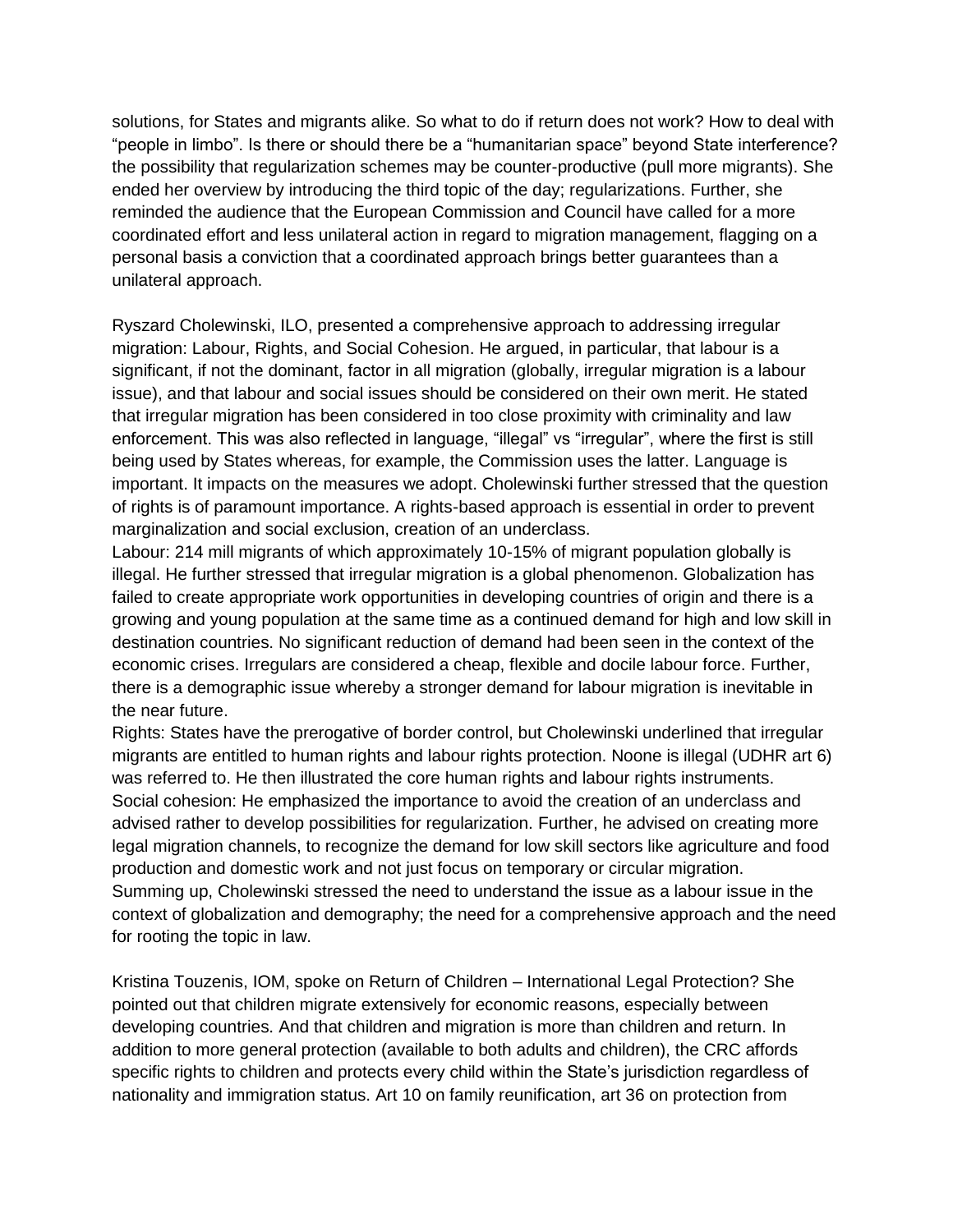exploitation and art 37 on protection against torture, are the provisions most often violated. CRC is the first instrument gathering political, social and cultural rights into one. It is a holistic instrument.

Among the guiding principles of CRC, she emphasized art 2 on non-discrimination as very important for non national children. Further, art 3 containing the principle of best interest of the child. Art 5 evolving capacity – children from 0-18 are not all alike. There is no rigid definition of children. They have different experiences and different levels of maturity. Provisions must be considered together. Although family reunification is seen as a right of the child, it often means return, which may not always be beneficial. She therefore pointed to an extraterritorial duty on the returning State to safeguard returning children. She also advocated for strong cooperation between returning and receiving states. Placing a child in limbo, and especially, in detention is not in the keeping of the spirit of CRC.

Turning next to The Returns Directive as an Operational and Efficient Tool and the Usefulness of Readmission Agreements, Ellen-Sofie Terland, Ministry of Justice, Norway, elaborated on the opening remarks of the Deputy minister of Justice, Pål K. Lønseth, tying the credibility of the asylum system to an effective returns policy. She pointed out that internal disagreement within Europe has prevented The Returns Directive from being fully implemented. The Return Directive was implemented in Norway on 24 December 2010. Some legal amendments were required in regard to voluntary return, expulsion, detention and return of unaccompanied minors and in defining the term "risk of absconding". Has made Norwegian practice both more restrictive and more liberal, depending on the area. For example; the use of unlimited entry bans has been reduced – now only made in exceptional cases (e.g. serious threat to public order). Further, fundamental human rights are emphasized in implementation. Measuring effects of the Directive is a complex issue and premature. Some important countries have not yet implemented the Directive. Voluntary returns are considered the primary solution and there was an initial spike in voluntary returns when the Returns Directive went into effect, but that has not continued. However, she said it is too early to tell if it is effective. She admitted to changing her mind on the usefulness of Readmission Agreements, having at first thought they would diminish the authority of the State to effect returns. In practice, she has rather found that they reduce tension between States, and have proven to be a useful and practical tool to overcome obstacles for return. In Norway, Readmission Agreements are used most with Vietnam, Afghanistan, Russia and Iraq. The agreement with Iraq has increased voluntary returns. She did note, however, that it might be confusing when the EU enters into Readmission Agreements on behalf of all of its Member States and several States enter into parallel bi-lateral agreements.

Liv Feijen, currently at the Graduate Institute of International Studies, Geneva (on leave from UNHCR), continued with her presentation, "Return in Safety and Dignity" of irregulars found not in need of international protection. She emphasized the need to avoid simplistic assumptions and solutions. For example, myths in regard to return indicating that efficient returns bring down numbers of new arrivals as there is no empirical evidence suggesting this is so. Another myth, according to Feijen, is that the majority of asylum seekers will go underground if they know the departure date. According to her, studies on alternatives to return and detention do not support his supposition. However, she underlined the main rule as being that efficient return should be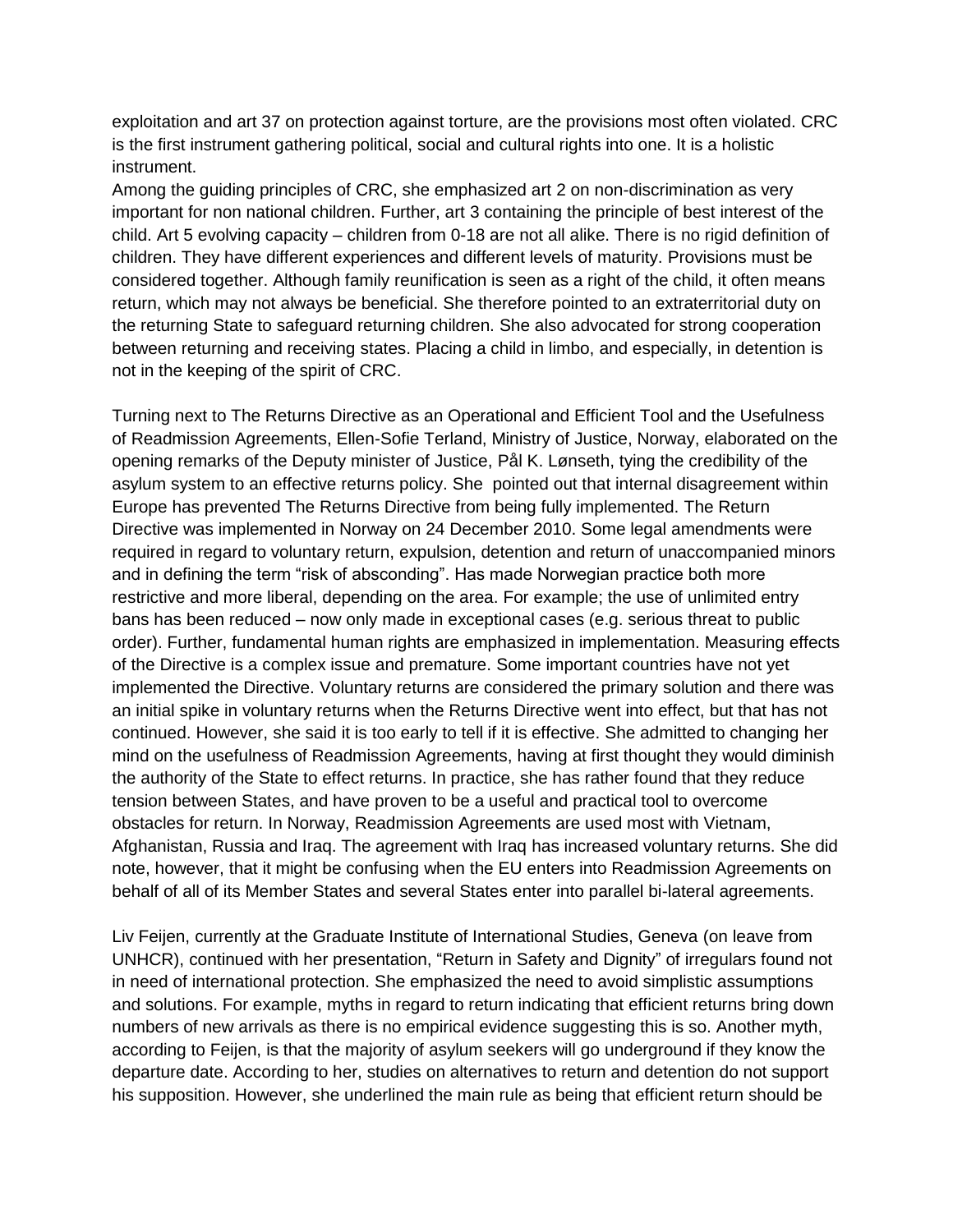carried out to those who are not in need of international protection and that this is key to the international protection system. But, she clearly indicated that there have to be exceptions as there are, for different reasons, non-returnable persons, e.g. unsuccessful asylum seekers who, through no fault of their own, cannot return (authorities at home do not want to cooperate, there is difficulty in establishing nationality and id, compelling humanitarian reasons, technical obstacles). To her mind, these should be granted some form of lawful residence and legal status. She pointed to many countries affording irregular migrants a status based on humanitarian and similar grounds when return is not possible, but they are not afforded protection under the Refugee and Convention. Currently EU countries have different practices in regard to humanitarian statuses. It is a grey area. In regard to voluntary vs forced return, she pointed at voluntary return taking place without harassment, arbitrary detention or physical threats. Voluntary return is absence of refusal to return (IOM). Whereas mandatory return means a removal order has been issued and different compliance measures belong in a legal grey area. She pointed to examples of inappropriate use of force and the need for proportionality. Feijen suggested making use of the Council of Europe's Twenty Guidelines for voluntary returns with respect to forced returns procedures and that IATA documents may provide useful guidance. She advocated for non-detention in these cases, as empirical evidence indicates that detention leads to more problems both for the individual and the State in the long run. The Returns Directive now limits detention to 18 months, but that is more than what some States used to impose. The Council of Europe 20 Guidelines also call for monitoring of returns.

After a break for lunch, the topic of "Continued Irregularity" was approached.

First out was Michèle LeVoy, PICUM (Platform for International Cooperation on Undocumented Migrants), Brussels, who made an intervention under the heading " Providing Sufficient Humanitarian Space". Her main thesis was a more flexible system despite some disparity among States, that conformity should not be used to justify the lowest common denominator and to stifle subjective individual consideration. The backdrop for her talk was 15,000 people having died during the past 12 years while trying to come to Europe. And that conditions for those who reach Europe leave a lot to be desired. She pointed at the correlation between the level of irregular migration, the demand for labour and poorly designed immigration systems. She concurred with Ryszard Cholewinski that labour law enforcement should be separated from immigration law enforcement. Further, LeVoy referred to a forthcoming study by FRA on Fundamental Rights of Irregular Migrants (due in Nov 2011). In connexion with the question of creating fair working conditions, she pointed at NGOs trying to empower workers, inform consumers, establish cooperation among migrant organizations, trade unions, etc. According to her, trade unions are increasingly aware of undocumented worker issues. She cited two Greek Supreme Court rulings on labour rights of undocumented workers as well as some lower court decisions in Ireland and elsewhere. FRA is launching a case study on access to health care for undocumented migrants (October). It is known that access to health care is inconsistent in Member States. Most States only provide emergency care to irregulars, as well as preventive care based on public health issues, while some countries provide full access to their systems (Spain, Italy). Also, some countries, such as Norway, may have laws limiting health care for irregulars. A general problem concerns access to mental health care. PICUM is giving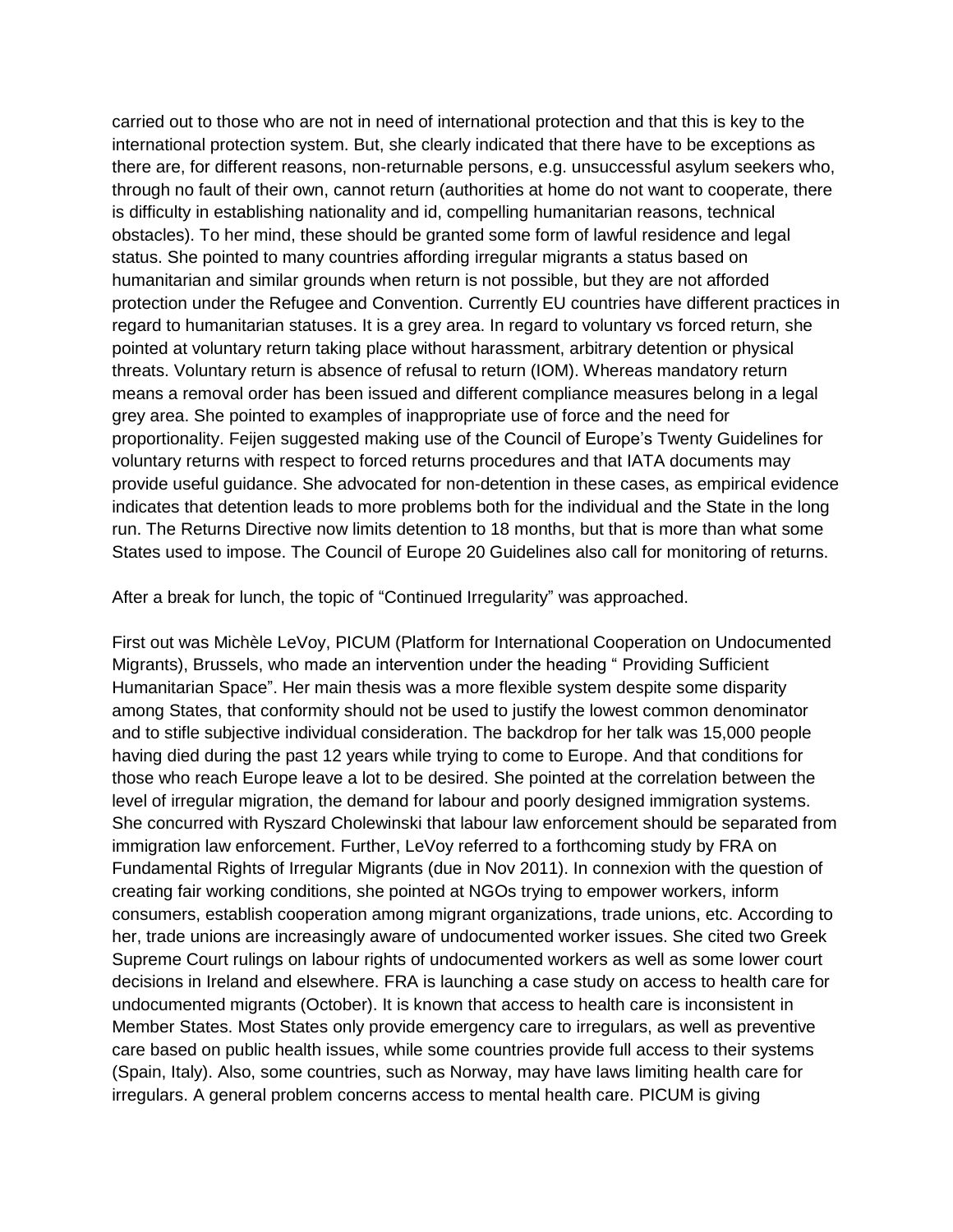strengthened attention to children who are with caregivers in an irregular situation. These children are basically invisible. Children of traditional school age (6-16) generally have access to education. Others not so much; but two European Committee on Social Rights rulings (French and Dutch) have ruled in favor of undocumented migrant children. It is also difficult for women to report exposure to (domestic) violence, for fear of being deported; but Spain provides more protection for women in these situations (2004 Gender Based Violence Act) which is the most comprehensive measure in the EU. In conclusion, LeVoy referred i.a. to the relevant framework of international law. Further, the need to address barriers: legal, structural, administrative and financial which prevent irregular migrants from accessing rights and services. She emphasized the need to protect the dignity of irregular migrants who have experienced violence and to stop criminalizing organizations who provide services.

Karl Harald Søvig, University of Bergen, then presented preliminary findings from the PROVIR (Provisions of Welfare to Irregular Migrants) project, a research project on irregular migrants in Norway. The aim is to test if restrictions on access to welfare services is a legitimate and effective tool in migration control. Norway is an interesting case as it has a good welfare system. Different estimates on numbers of irregulars, in 2008 18000 (SSB statistics). According to Søvig, there is some indication to the contrary, that continued irregularity is harmful both to the individuals directly affected and to society at large. Søvig referred to legislation at the international and national levels. Indicating two approaches: the basic human rights approach (nevertheless, asking what is a basic right? What is emergency health care?) and s the discrimination approach (but asking, who to compare with? Nationals or to other temporary groups?) In accordance with Norwegian legislation, all persons on the territory have a right to absolutely necessary health care which cannot wait. But the persons concerned (except children) have to pay for it. He questioned whether this practice is in conformity with Norway's international convention obligations. He suggested that it is difficult for irregular migrants to discern their rights, that it is necessary to distinguish better among sub-groups, that States should facilitate integration, that irregular migrants should enjoy confidentiality in line with citizens, and generally, that much is about using laws that already exist.

The concluding topic of the conference, Regularization, was first covered by Albert Kraler, ICMPD (International Centre for Migration Policy Development), with a presentation entitled "Regularization of Irregular Migrants in Europe". His remarks were based on a study on Member States' practice in regard to regularization published in 2009, commissioned by the European Commission. This study confirmed strong opposition among EU Member States against general regularizations, but widespread regularizations on a case by case basis, especially on humanitarian grounds, and usually not referred to as regularization, but as some sort of status adjustment. Lack of enforcement of returns decisions (50% in 2005-07 and 60% in 2008-10), including a rising number of non-removable persons, has created a trend to institute various regularization programmes, both temporary and permanent, and mostly the latter since 1990. This research indicates that regularization programmes have helped to eliminate what had amounted to denial of justice in a number of countries and freed up resources to treat individual cases better. Further, evidence suggests that there is no major migratory impact of regularization programmes. Further, there is no evidence that legalized migrants move to other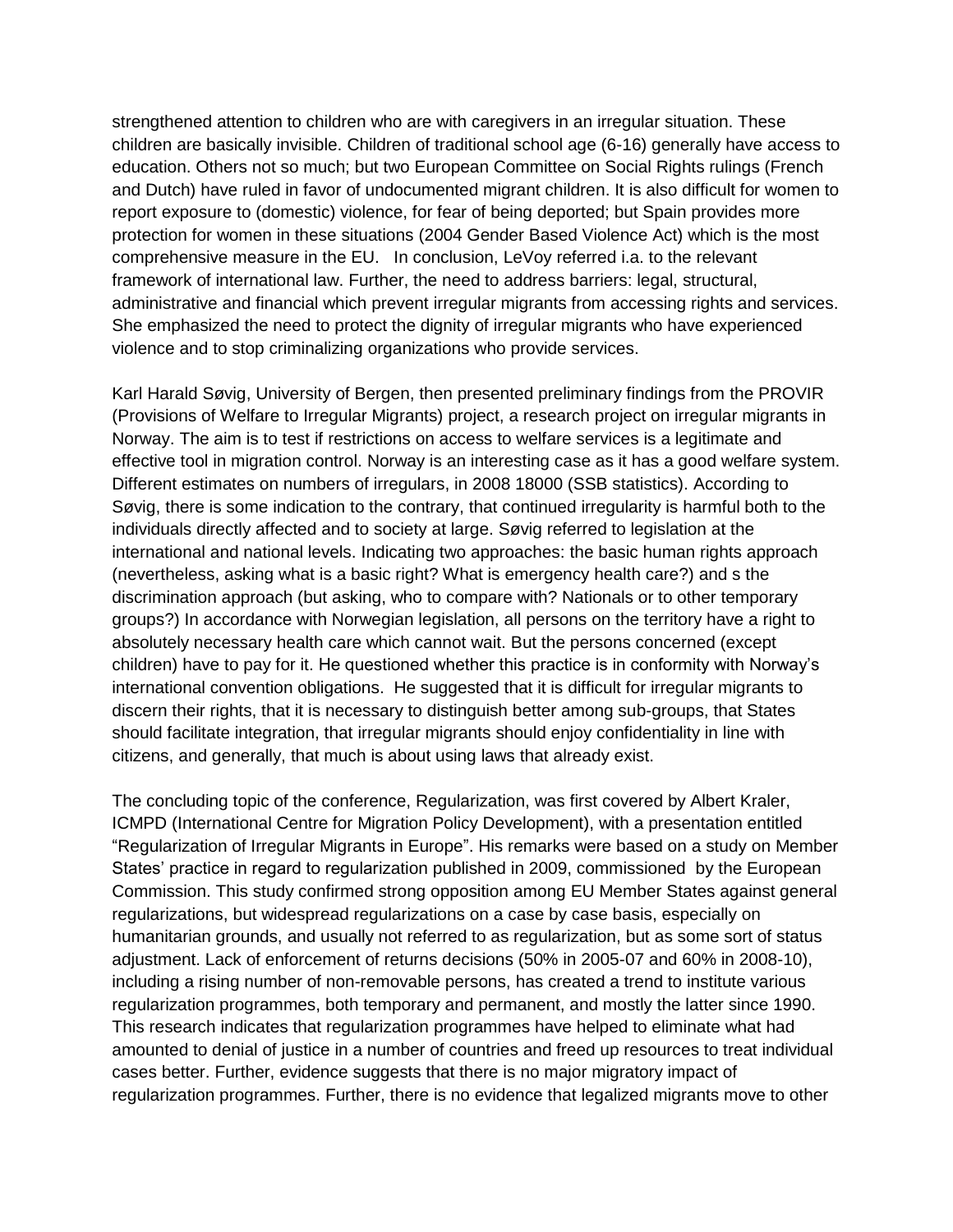Member States and little evidence of stimulation of future migration flows caused by regularization. There was, however, some limited evidence of stimulation of flows of former residents to participate in regularization opportunities. Kraler further suggested that large scale regularization programmes, at macro level, have had significant fiscal impact, but negligible if small numbers. At micro level, post regularization employment outcomes have shown some upward mobility. In conclusion, Kraler i.a. suggested that irregular migrants are not a homogeneous group and the need to find pragmatic solutions continues. He pointed to the continued need for adjustment measures because there will always be an enforcement gap due to human rights obligations and that there is a judicial development in regard to ECHR art 8. Regularization helps, according to Kraler, regarding access to rights, but does not fix all ills, like precarious employment. He also drew the conclusion, that fears around regularization has not been substantiated by research findings and that its should be seen as a pragmatic solution which does not necessarily undermine migration control.

The topic of regularization was concluded by three recent national examples, from Spain, Sweden and Belgium.

The example from Spain was presented by Kayamba Tshitshi, General Coordinator of Studies, Escuela de Profesionales de Immigracion y de Cooperacion. His conclusion was that massive (over one million during 1985-2005) amnesties were useful in the Spanish situation, although they had raised concern in other Schengen States. He also suggested that Illegal (unregulated) work perpetuates irregular migration. He cited six regularization processes in Spain during 1985-2005, with several grounds for gaining regularity, including a quota system based on origin and the labour market sector, family and social integration, and exceptional circumstances, such as for victims of human trafficking. Spanish concerns related to a possible pull facto effect and to the concern raised by cooperating countries.

From Sweden, Michael Williams, Church of Sweden, presented a second example of how a public campaign, instigated by the Church of Sweden and the NGO community and focusing mainly on the situation of children in an irregular situation, had overcome a majority opposition both in Parliament and in the Swedish population at large. This lead to a temporary amnesty act in 2005 and a new Aliens Act which entered into force in March 2006 which allows for giving consideration to situations e.g. of new protection needs of the person concerned, nonenforceable removal order, medical grounds, home country which will admit own citizen, long stay in Sweden and "a matter of humanitarian desirability".

The third example, from Belgium, was presented by Jörg Gebhard, Belgian NCP EMN. His experience was one where, until 1999, regularizations had only been carried out on a case by case basis. Some cases were pending for years, until the Samira Adamu case (returnee suffocated by police while being transported) stopped returns in 1998. In 1999, a regularization law was passed. After 1999, it took five years to process the 32,000 cases started during a 3 week window of opportunity (and later expanded to 40,000) under the new law. Again, exceptions (on humanitarian grounds, emphasis on family ties) became more a rule than the